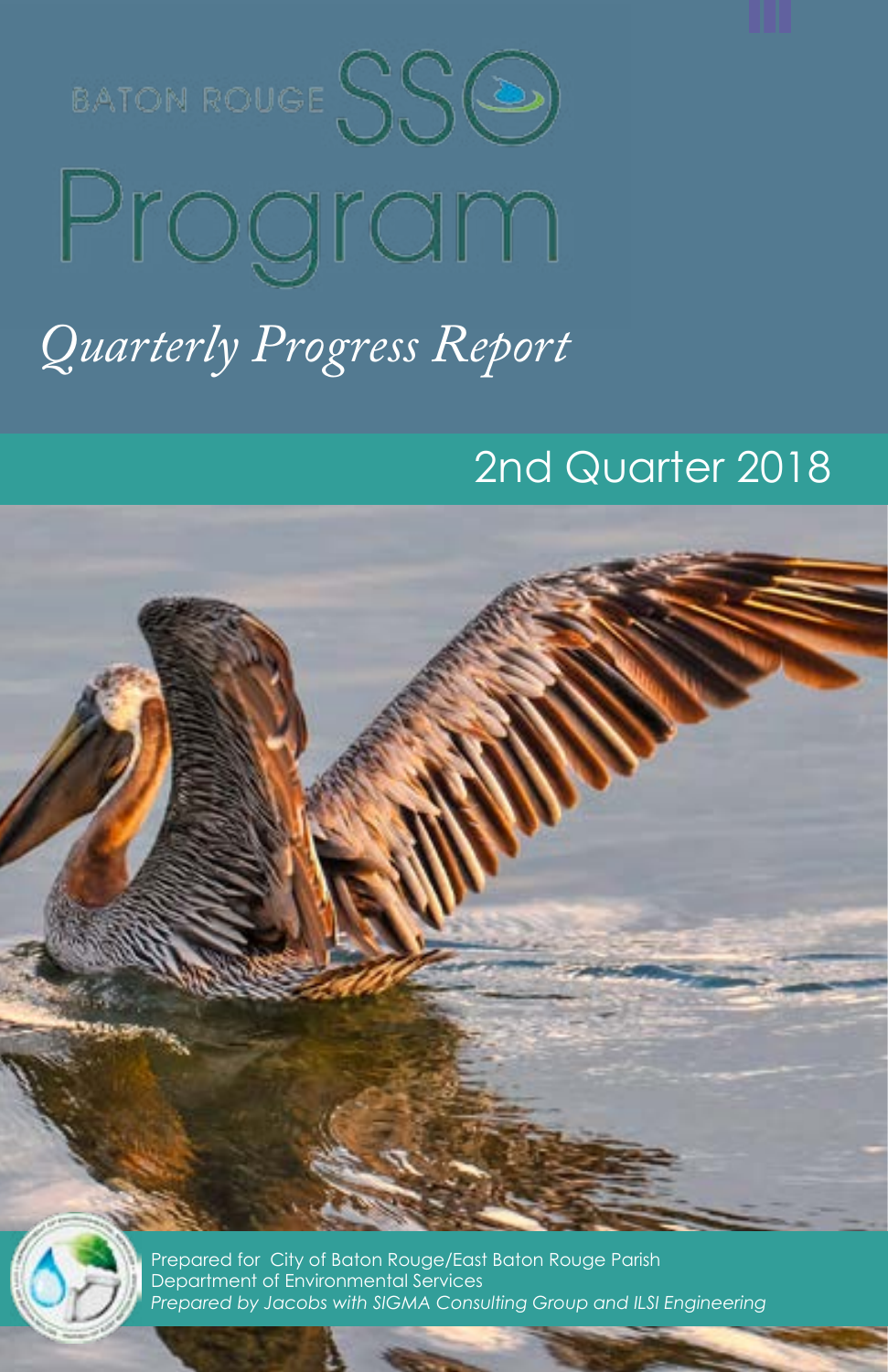

#### Baton Rouge Named Most Water Wise City in the U.S.

In April 2018, a month long competition hosted by the Wyland Foundation, a 501c3 non-profit organization, occurred during which citizens across America pledged to conserve water throughout the next year.

Throughout the month, over 7,150 pledges were made by Baton Rouge area residents to reduce their water use by 32.7 million gallons; this made Baon Rouge one of America's top cities with the highest percentage of residents pledging to reduce their water use.

In addition to the many adults in Baton Rouge who took the water conservation pledge, Mayor Broome specifically challenged students at schools across East Baton Rouge Parish to take the pledge as part of a competition among area schools focused on driving the greatest percentage possible of participating students.

In total, participating students and schools in East Baton Rouge Parish pledged to conserve almost 12 million gallons of water, while learning valuable information about how to uphold their pledge both in the classroom and at home.



Since taking office, Mayor Broome has focused many of her efforts on involving young citizens in the Baton Rouge community



The Mayor's Water Challenge was supported by the City-Parish Department of Environmental Services (DES) through the DES School Outreach Program. The focus of this program is to provide educational support and create meaningful connections with Baton Rouge area students related to STEM concepts and other key topics involving services or functions overseen by the Department of Environmental Services such as the East Baton Rouge Parish wastewater system, garbage collection, recycling services, and environmental compliance. For more information, visit **www.brla.gov/des**.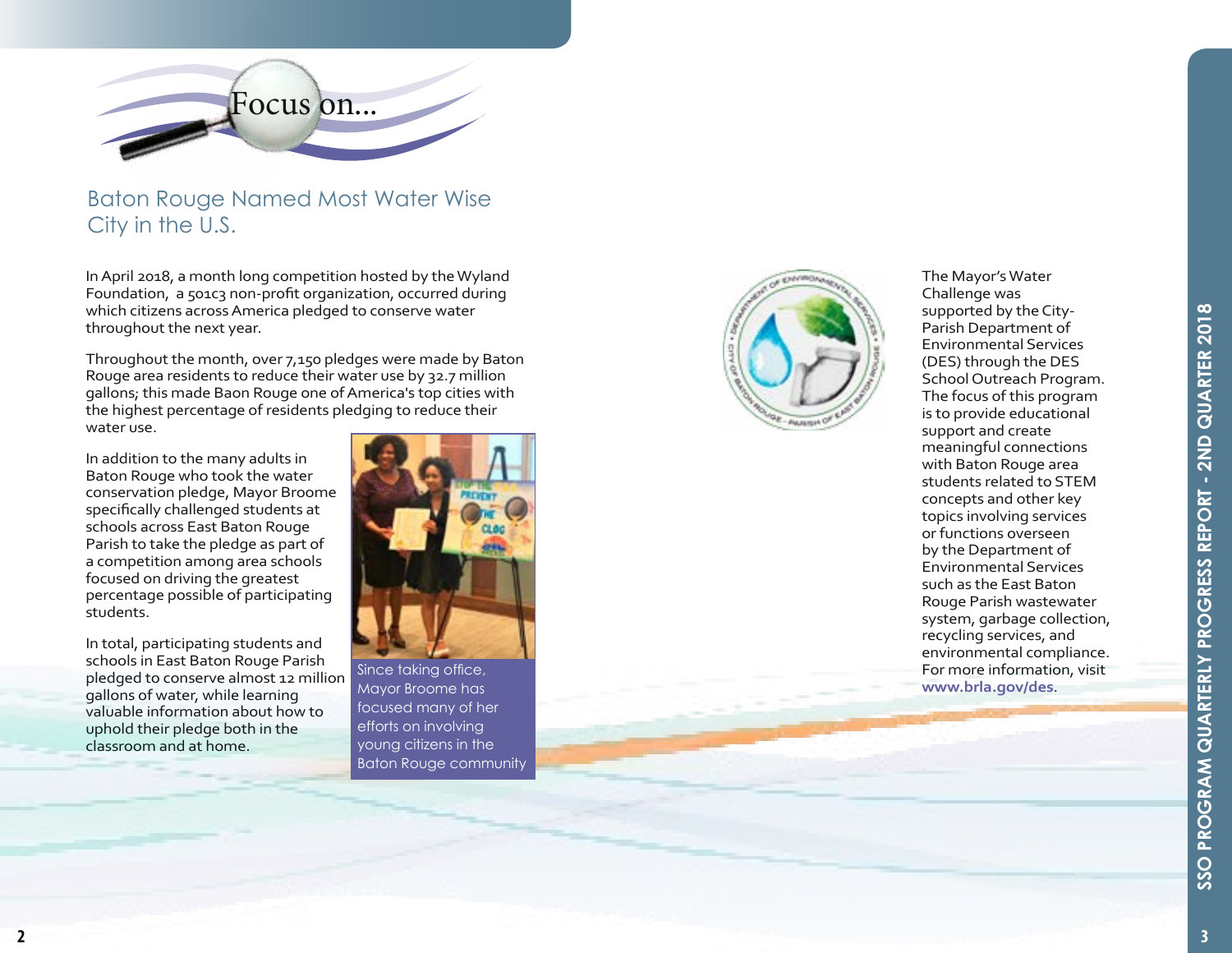## ACTIVE PROJECTS

| <b>Project Information</b> |                                                       |             |                           | <b>Consultant / Contractor</b>        |                                        |                                        | <b>Schedule Information</b> |                          |                                                 |
|----------------------------|-------------------------------------------------------|-------------|---------------------------|---------------------------------------|----------------------------------------|----------------------------------------|-----------------------------|--------------------------|-------------------------------------------------|
| #                          | <b>Name</b>                                           | <b>Type</b> | <b>DES Project #</b>      | <b>Design</b><br><b>Consultant</b>    | Const.<br><b>Contractor</b>            | <b>Total Const.</b><br><b>Contract</b> | <b>Start</b>                | for Bids                 | <b>Advertise Ant. Funct.</b><br><b>Complete</b> |
| 1                          | Airline Hwy Pipeline Ph B                             | Capacity    | 10-GS-MS-007B             | Stantec                               | Eutaw Const.                           | $$14,232,168$   1/30/09                |                             | 9/11/25                  | 8/7/18                                          |
| 2                          | Flannery Rd-Florida Blvd Area Rehab (Ph 2)            | Rehab       | 14-AR-MS-0034             | Rehab Prog. Team                      | Allen & LeBland                        | \$3,796,137                            | 6/30/14                     | 1/20/17                  | 9/14/18                                         |
| 3                          | N 38th St-Gus Young Ave Area Rehab                    | Rehab       | 14-AR-MS-0035             | Rehab Prog. Team                      | Magnolia                               | \$2,966,557                            | 8/29/14                     | 3/31/17                  | 7/15/18                                         |
| 4                          | NWWTP Standby Generator                               |             | Master Plan 13-TP-MS-045E | CDM Smith                             | State Contract                         | \$2,000,000                            |                             | $\overline{a}$           | 9/30/18                                         |
| 5                          | NWWTP Sustainability Improvements                     |             | Master Plan 13-TP-MS-0045 | Buchart-Horn                          | Wharton-Smith                          | \$7,185,461                            |                             | 9/16/16                  | 8/17/18                                         |
| 6                          | Lovett Rd-Greenwell Springs Rd SAU                    | Capacity    | 10-FM-MS-0049             | SJB/Owen & White                      | Grady Crawford \$13,755,721            |                                        | 5/3/10                      | 8/26/16                  | 8/31/18                                         |
|                            | Joor Rd-Greenwell Springs Rd SAU                      | Capacity    |                           | 11-FM-MS-0023   TRC Engs/Digital Eng. | Grady Crawford                         | \$6,341,273                            | 4/18/11                     | 9/2/16                   | 9/7/18                                          |
| 8                          | NWWTP Odor Control & Sodium Hypochlorite              |             | Master Plan 13-TP-MS-047A | CDM Smith                             | M. R. Pittman                          | \$9,990,000                            |                             | 12/23/16                 | 9/10/18                                         |
| 9                          | Hooper Rd Pump Stations Improvements                  | Capacity    | 10-PS-MS-0048             | Stanley                               | Wharton-Smith   \$13,093,953           |                                        | 5/3/10                      | 5/6/16                   | 10/1/18                                         |
| 10                         | Florida Blvd Pump Stations Improvements               | Capacity    | 11-PS-MS-0003             | Brown & Caldwell                      | Wharton-Smith   \$19,996,246   1/28/11 |                                        |                             | 7/15/16                  | 12/1/18                                         |
| 11                         | Multiple Pump Stations-Prescott Rd-Greenwell Capacity |             | 11-PS-MS-0034             | <b>MWH</b>                            | McInnis Bros.                          | \$7,493,680                            |                             | 9/19/11 10/28/16         | 11/15/18                                        |
| 12                         | NWWTP Pretreatment & Grit Removal Rehab               |             | Master Plan 13-TP-MS-047D | CDM Smith                             | <b>WSI</b>                             | \$7,116,000                            |                             | 4/14/17                  | 11/21/18                                        |
| 13                         | <b>SCADA Master Plan</b>                              |             | Master Plan 12-PS-MS-0021 | Prog. Mgmt Team                       | Tesco Controls                         | \$17,347,171                           | 5/13/13                     | 6/8/12                   | 11/30/18                                        |
| 14                         | NWWTP General Electrical Rehab                        |             | Master Plan 13-TP-MS-047B | CDM Smith                             | E. P. Breaux                           | \$10,088,730                           |                             | 2/24/17                  | 12/15/18                                        |
| 15                         | NWWTP Plantwide & Master SCADA                        |             | Master Plan 13-TP-MS-047C | CDM Smith                             | QDS                                    | \$2,290,000                            |                             | $\overline{\phantom{a}}$ | 12/20/18                                        |
| 16                         | North WWTP Master Plan Landscape Buffer               |             | Master Plan 13-TP-MS-001C | Eduardo Jenkins                       | Rotolo                                 | \$1,031,417                            | 3/5/13                      | 6/8/28                   | 12/17/18                                        |
| 16 <sup>°</sup>            | <b>Total Projects Under Construction</b>              |             |                           |                                       |                                        | \$138,724,514                          |                             |                          |                                                 |

Call 225.588.5678 with any construction related questions.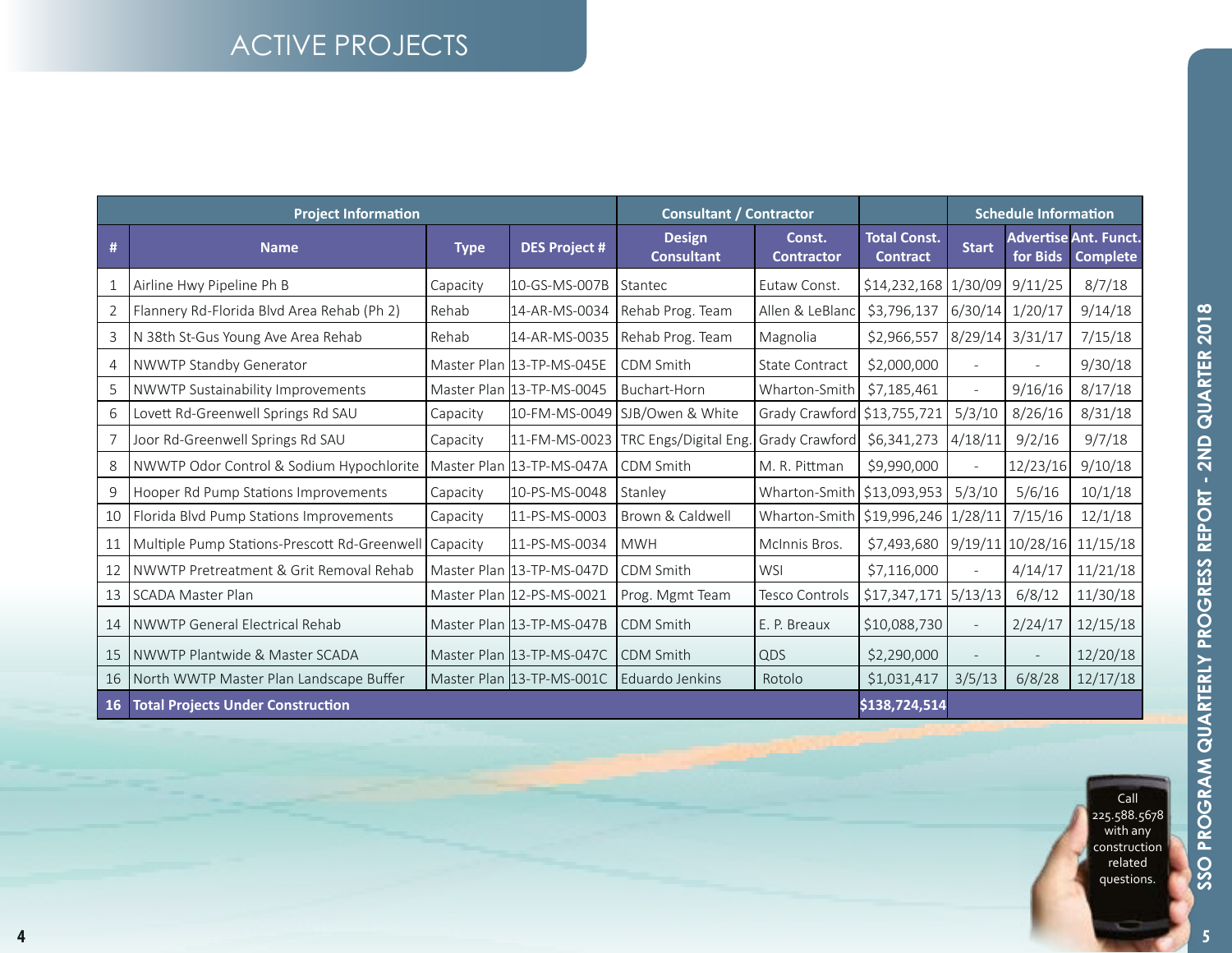## COMPLETED PROJECTS

### Completed Projects

99 Program projects have been completed for a construction value of nearly \$ 1.1 billion, reducing SSOs across the City/Parish. This means that 99% of projects are either completed or under construction.

The map at right shows completed projects in blue and remaining project work in red. As the projects reach completion, the remaining work will result in a functional reduction of SSOs.

Upon completion on the SSO Program's 115 projects, the system will:

- have more than 500 pump stations in operation to pump wastewater to treatment plants
- have two wastewater treatment plants to treat wastewater so that it may safely be reintroduced to the water system
- have nearly 2,000 miles of separate gravity and pressure sewer systems
- have more than 28,000 inspected and rehabilitated manholes
- have ground storage facilities to store 120 million gallons of wastewater awaiting processing
- feature odor control buffers and systems to reduce smells
- feature improved aesthetics of sewer infrastructure through new fencing
- have a standby power system at all pump station sites
- have a computerized monitoring system (Supervisory Control and Data Acquisition - SCADA) to help monitor the system 24 hours a day, 7 days a week